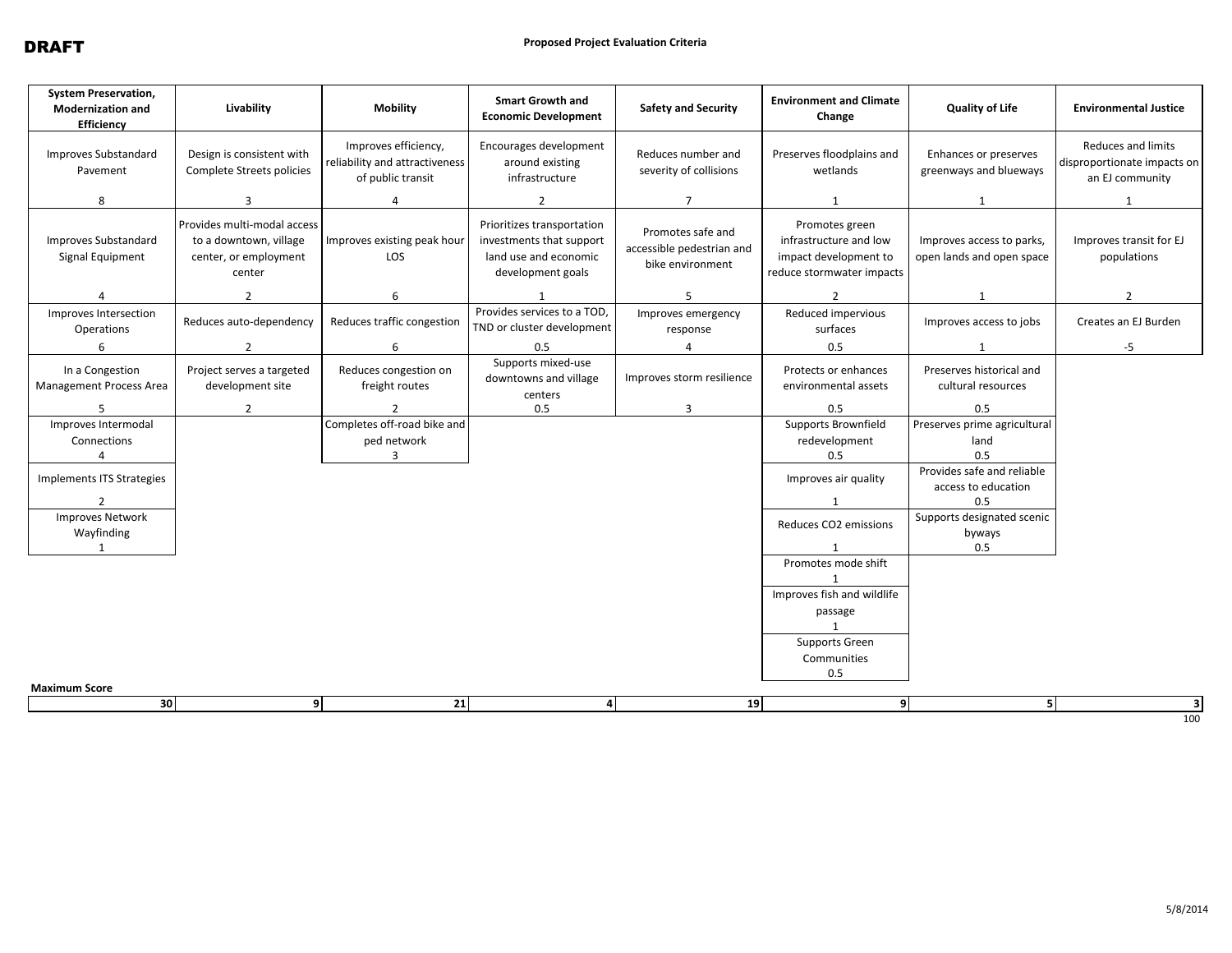#### Draft Project Evlauation Criteria Pioneer Valley MPO

| System Preservation, Modernization and Efficiency                                           |                | 30%  |
|---------------------------------------------------------------------------------------------|----------------|------|
| <b>Improves Substandard Pavement</b>                                                        | 8              |      |
| Improves Substandard Signal Equipment                                                       | 4              |      |
| Improves Intersection Operations                                                            | 6              |      |
| In a Congestion Management Process Area                                                     | 5              |      |
| Improves Intermodal Accomodations/Connections                                               | 4              |      |
| Implements ITS Strategies                                                                   | $\overline{2}$ |      |
| Improves Network Wayfinding                                                                 | 1              |      |
| Livability                                                                                  |                | 9%   |
| Design is consistent with Complete Streets policies                                         | 3              |      |
| Provides multi-modal access to a downtown, village center, or employment center             | $\overline{2}$ |      |
| Reduces auto-dependency                                                                     | $\overline{2}$ |      |
| Project serves a targeted development site                                                  | $\overline{2}$ |      |
| <b>Mobility</b>                                                                             |                | 21%  |
| Improves efficiency, reliability and attractiveness of public transit                       | 4              |      |
| Improves existing peak hour LOS                                                             | 6              |      |
| Reduces traffic congestion                                                                  | 6              |      |
| Reduces congestion on freight routes                                                        | $\overline{2}$ |      |
| Completes off-road bike and ped network                                                     | 3              |      |
| <b>Smart Growth and Economic Development</b>                                                |                | 4%   |
| Encourages development around existing infrastructure                                       | 2              |      |
| Prioritizes transportation investments that support land use and economic development goals | $\mathbf{1}$   |      |
| Provides services to a TOD, TND or cluster development district                             | 0.5            |      |
| Supports mixed-use downtowns and village centers                                            | 0.5            |      |
| <b>Safety and Security</b>                                                                  |                | 19%  |
| Reduces number and severity of collisions                                                   | 7              |      |
| Promotes safe and accessible pedestrian and bike environment                                | 5              |      |
|                                                                                             |                |      |
| Improves emergency response                                                                 | 4              |      |
| Improves storm resilience                                                                   | 3              |      |
| Improves rail safety                                                                        | $\Omega$       |      |
| <b>Environment and climate change</b>                                                       |                | 9%   |
| Preserves floodplains and wetlands                                                          | 1              |      |
| Promotes green infrastructure and low impact development to reduce stormwater impacts       | $\overline{2}$ |      |
| Reduced impervious surfaces                                                                 | 0.5            |      |
| Protects or enhances environmental assets                                                   | 0.5            |      |
| Supports Brownfield redevelopment                                                           | 0.5            |      |
| Improves air quality                                                                        | $\mathbf{1}$   |      |
| Reduces CO2 emissions                                                                       | $\mathbf{1}$   |      |
| Promotes mode shift                                                                         | $\mathbf{1}$   |      |
| Improves fish and wildlife passage                                                          | $\mathbf{1}$   |      |
| <b>Supports Green Communities</b>                                                           | 0.5            |      |
| <b>Quality of Life</b>                                                                      |                | 5%   |
| Enhances or preserves greenways and blueways                                                | 1              |      |
| Improves access to parks, open lands and open space                                         | $\mathbf{1}$   |      |
| Improves access to jobs                                                                     | 1              |      |
| Preserves historical and cultural resources                                                 | 0.5            |      |
| Preserves prime agricultural land                                                           | 0.5            |      |
| Provides safe and reliable access to education                                              | 0.5            |      |
| Supports designated scenic byways                                                           | 0.5            |      |
| <b>Environmental Justice</b>                                                                |                | 3%   |
| Reduces and limits disproportionate impacts on an EJ community                              | 1              |      |
| Improves transit for EJ populations                                                         | $\overline{2}$ |      |
| Creates an EJ Burden                                                                        | $-5$<br>100    | 100% |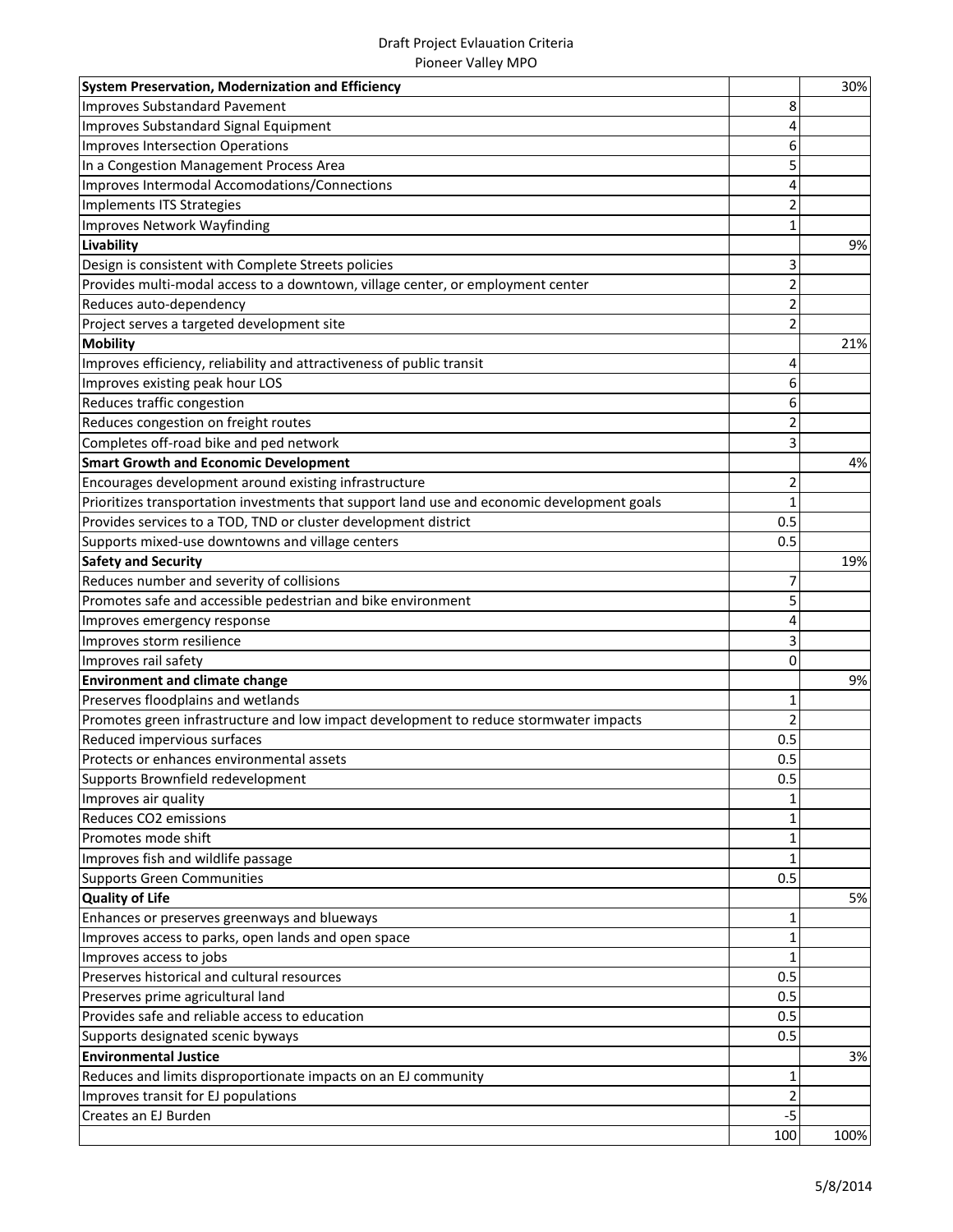May 2014



**Title Page**

| <b>Community:</b>       | Choose an item.                |                        |          | <b>Project Type</b> |              | Choose an item. |                            |                 | <b>Initiated</b>       |  |
|-------------------------|--------------------------------|------------------------|----------|---------------------|--------------|-----------------|----------------------------|-----------------|------------------------|--|
| SID#                    |                                | <b>Design Status:</b>  |          | Choose an item.     |              | Cost:           |                            |                 | Year:                  |  |
|                         | <b>Project Length (miles):</b> |                        | # Lanes: |                     | ADT:         |                 |                            | <b>ADT Year</b> |                        |  |
| Project<br>Description: |                                |                        |          |                     |              |                 |                            |                 |                        |  |
| Cost/ADT:               | !Zero<br><b>Divide</b>         | <b>Cost/Lane Mile:</b> |          |                     | !Zero Divide |                 | <b>Cost/ADT/Lane Mile:</b> |                 | !Zero<br><b>Divide</b> |  |

| <b>Section</b> | <b>Name</b>                                       | <b>Total Score</b> |
|----------------|---------------------------------------------------|--------------------|
|                | SYSTEM PRESERVATION, MODERNIZATION AND EFFICIENCY |                    |
|                | <b>LIVABILITY</b>                                 |                    |
| 3              | <b>MOBILITY</b>                                   |                    |
|                | SMART GROWTH AND ECONOMIC DEVELOPMENT             |                    |
|                | <b>SAFETY AND SECURITY</b>                        |                    |
|                | ENVIRONMENT AND CLIMATE CHANGE                    | 0.0                |
|                | <b>OUALITY OF LIFE</b>                            | 0.0                |
| Ջ              | <b>ENVIRONMENTAL JUSTICE</b>                      | 0.00               |
|                | <b>Grand Total</b>                                | 0.00               |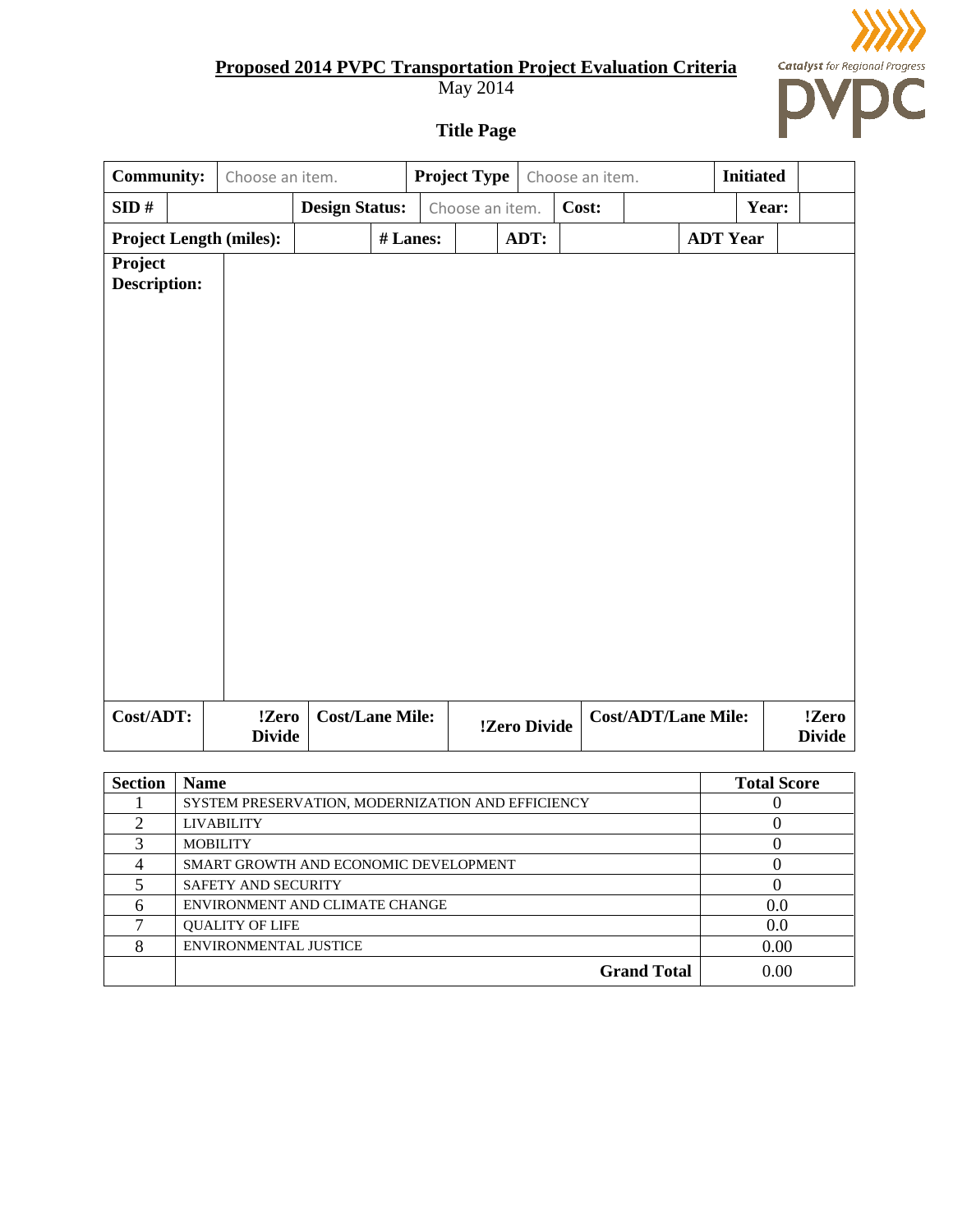|              | <b>Criterion</b>                                                                                                                                                                                                                                         |                                     | <b>Factor</b>                                                                                                                                                                                                                                                                                                                                                                                                     | <b>Instructions</b> |                                                                               | <b>Details</b>                                 |    | Max.<br><b>Score</b> | <b>Score</b> |
|--------------|----------------------------------------------------------------------------------------------------------------------------------------------------------------------------------------------------------------------------------------------------------|-------------------------------------|-------------------------------------------------------------------------------------------------------------------------------------------------------------------------------------------------------------------------------------------------------------------------------------------------------------------------------------------------------------------------------------------------------------------|---------------------|-------------------------------------------------------------------------------|------------------------------------------------|----|----------------------|--------------|
| 1            | this                                                                                                                                                                                                                                                     |                                     | SYSTEM PRESERVATION, MODERNIZATION AND EFFICIENCY Maximum Points for                                                                                                                                                                                                                                                                                                                                              |                     |                                                                               |                                                | 30 | 0                    |              |
| a            | <b>Subsection:</b><br>Improves substandard<br>pavement                                                                                                                                                                                                   | $\bullet$<br>$\bullet$<br>٠         | OCI rating less than 48.5<br>(arterial) or 47.5 (Collector):<br>Poor, and pavement<br>improvements are included in<br>the project $-8$ points<br>OCI rating between 48.5 and<br>69.5 (arterial) or 47.5 and<br>68.5 (collector): Fair, and<br>pavement improvements are<br>included in the project $-4$<br>points<br>OCI rating greater than 69.5<br>(arterial) or 68.5 (collector):<br>Good or better $-1$ point | Select one<br>only  | Based on<br>Pavement<br>Condition<br>Ratings as<br>defined in<br>current RTP. | <b>Attach Photos</b>                           | 8  |                      |              |
| b            | Improves substandard signal<br>equipment condition                                                                                                                                                                                                       | $\bullet$<br>$\bullet$              | All existing equipment will<br>be replaced $-4$ points<br>Reuses some equipment with<br>limited equipment<br>modifications to make<br><b>MUTCD</b> compliant or<br>already fully MUTCD<br>$compliant - 2 points$<br><b>Reuses</b> existing<br>equipment/no signals<br>included in project $-0$ points                                                                                                             | Select one<br>only  |                                                                               |                                                | 4  |                      |              |
| $\mathbf{C}$ | Improves intersection<br>operations (signal equipment<br>upgrades, adaptive signal<br>controls and coordination<br>with adjacent signals,<br>roundabout, geometric<br>improvements, adds turn<br>lanes, improves alignment,<br>improves sight distance.) | $\bullet$<br>$\bullet$<br>$\bullet$ | Meets or addresses criteria to<br>a high degree - improves<br>multiple locations- 6 points<br>Meets or addresses criteria to<br>a medium degree - improves<br>at least one locations with<br>multiple upgrades $-4$ points<br>Meets or addresses criteria to<br>a low degree - improves one<br>$location - 2 points$<br>Does not meet or address<br>$criterion - 0 points$                                        | Select one<br>only  |                                                                               |                                                | 6  |                      |              |
| d            | In a Congestion<br><b>Management Process</b><br><b>Identified Area</b>                                                                                                                                                                                   | $\bullet$<br>$\bullet$<br>$\bullet$ | CMP data indicates project<br>improves a corridor of<br>Severe congestion-5 points<br>CMP data indicates project<br>improves a corridor of<br>Serious congestion $-3$ points<br>CMP data indicates project<br>improves a corridor of<br>Moderate congestion $-1$<br>points<br>CMP data indicates project<br>improves a corridor of<br>Minimal congestion or<br>corridor is not currently<br>monitored $-0$ points | Select one<br>only  | CMP data                                                                      | Based on most<br>recent regional               | 5  |                      |              |
| e            | Improves intermodal<br>accommodations/connections<br>to transit (project enhances<br>access, amenities, or service<br>to an existing transit                                                                                                             | $\bullet$<br>$\bullet$              | Meets or addresses criteria to<br>a high degree - project<br>enhances service for three or<br>more transit routes-4 points<br>Meets or addresses criteria to                                                                                                                                                                                                                                                      | Select one<br>only  | data.                                                                         | Include most<br>recent PVTA<br>route ridership | 4  |                      |              |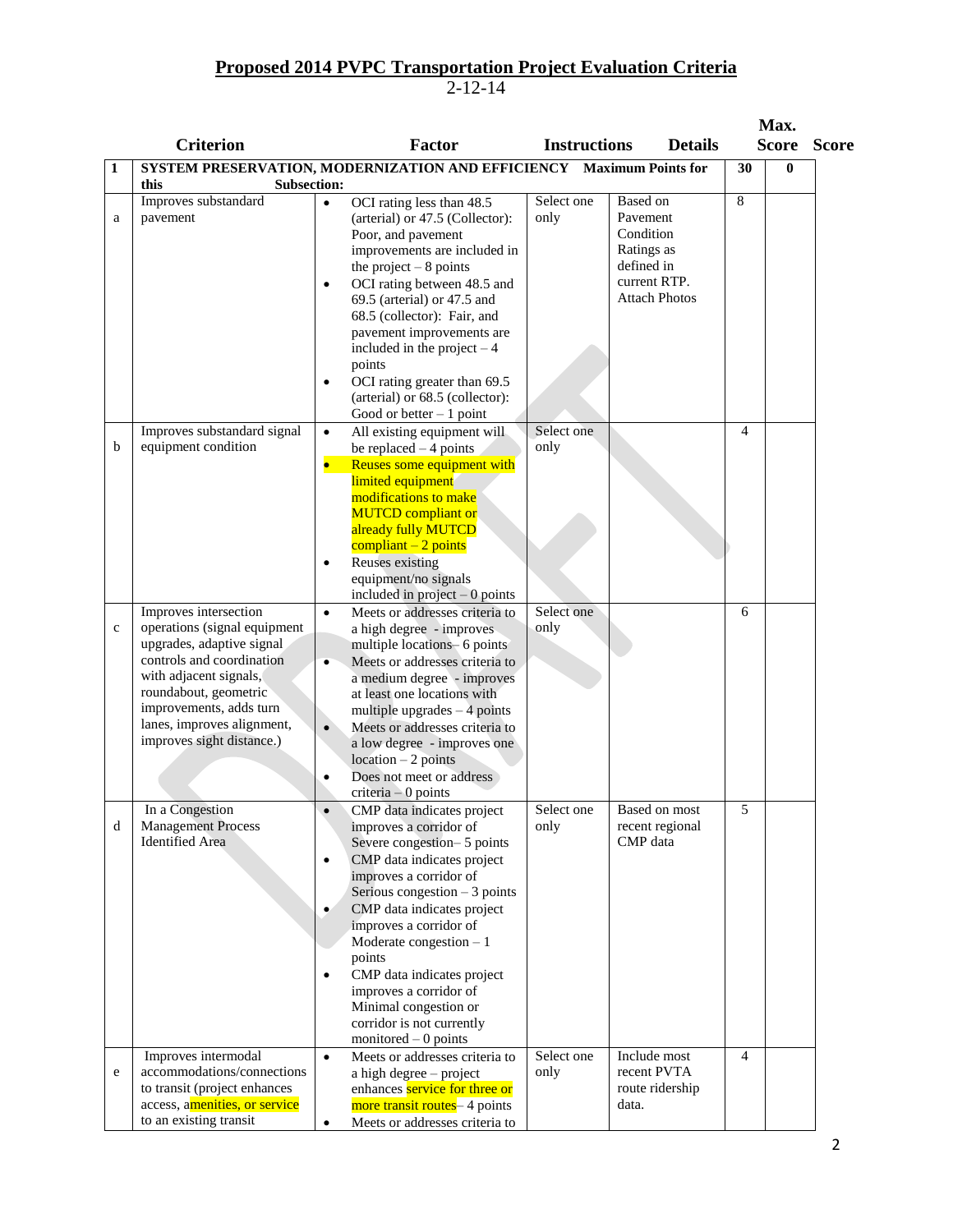|   | <b>Criterion</b>                                                                                                                                     | <b>Factor</b>                                                                                                                                                                                                                                                                                                                                        | <b>Instructions</b>       | <b>Details</b> | Max.<br><b>Score</b> | <b>Score</b> |
|---|------------------------------------------------------------------------------------------------------------------------------------------------------|------------------------------------------------------------------------------------------------------------------------------------------------------------------------------------------------------------------------------------------------------------------------------------------------------------------------------------------------------|---------------------------|----------------|----------------------|--------------|
| f | intermodal center or pulse<br>point.)<br>Implements ITS strategies<br>other than traffic signal                                                      | a medium degree - project<br>results in multiple upgrades<br>for one or two transit routes $-$<br>2 points<br>Meets or addresses criteria to<br>a low degree - project<br>enhances service for a single<br>$transit route - 1 points$<br>Does not meet or address<br>criteria-0 points<br>Project includes ITS<br>$\bullet$<br>equipment $-2$ points | Select one<br>only        |                | 2                    |              |
|   | operations (improve traffic<br>flow as identified by an<br>identified ITS strategy for<br>the municipality or state (e.g.<br>variable message signs) | No proposed ITS equipment<br>$\bullet$<br>$-0$ points                                                                                                                                                                                                                                                                                                |                           |                |                      |              |
| g | <b>Improve Network</b><br>Wayfinding/Retro-<br>reflectivity                                                                                          | Project includes improved<br>٠<br>wayfinding signage $-1$ point<br><b>Project upgrades existing</b><br>$\bullet$<br>signs to meet current retro-<br>reflectivity standards $-1$<br>point                                                                                                                                                             | <b>Select only</b><br>one |                | 1                    |              |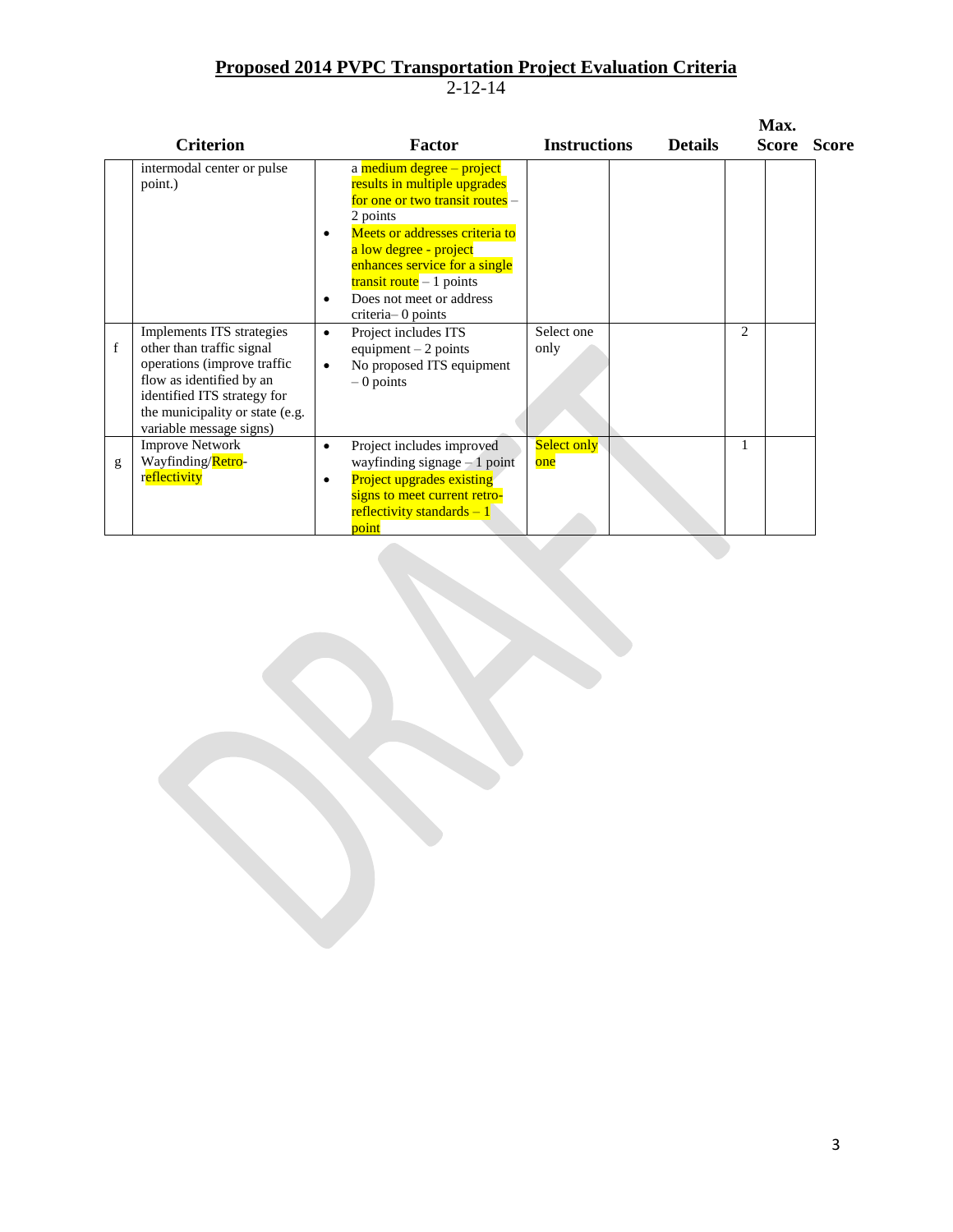|              |                                                                                                                                                                                                                                                                                                                                                                                                     |                                                                                                                                                                                                                                                                                                                                                                                                                                                                                                                                                                                                                                   | Max.           |              |
|--------------|-----------------------------------------------------------------------------------------------------------------------------------------------------------------------------------------------------------------------------------------------------------------------------------------------------------------------------------------------------------------------------------------------------|-----------------------------------------------------------------------------------------------------------------------------------------------------------------------------------------------------------------------------------------------------------------------------------------------------------------------------------------------------------------------------------------------------------------------------------------------------------------------------------------------------------------------------------------------------------------------------------------------------------------------------------|----------------|--------------|
|              | <b>Criterion</b>                                                                                                                                                                                                                                                                                                                                                                                    | Factor<br><b>Instructions</b><br><b>Details</b>                                                                                                                                                                                                                                                                                                                                                                                                                                                                                                                                                                                   | Score          | <b>Score</b> |
| $\mathbf{2}$ | <b>LIVABILITY</b>                                                                                                                                                                                                                                                                                                                                                                                   | <b>Maximum Points for this Subsection:</b>                                                                                                                                                                                                                                                                                                                                                                                                                                                                                                                                                                                        | 9              | $\mathbf{0}$ |
| a            | Design is consistent with<br>complete streets policies.<br><b>Complete Streets are</b><br>designed and operated to<br>enable safe access for all<br>motorists, pedestrians,<br>cyclists, and transit users.<br><b>Applicant must provide</b><br>supporting documentation<br>that project is consistent with<br>a locally adopted complete<br>streets policy or is a direct<br>recommendation from a | Provide plans<br>Select all<br>Project is a "complete street"<br>$\bullet$<br>criteria that<br>illustrating<br>consistent with a locally adopted<br>facilities<br>complete streets policy $-1$ point<br>apply to<br>project.<br>provided.<br>Project provides bicycle<br>$\bullet$<br><b>MassDOT Project</b><br>facilities or accommodations $-1$<br>Development and<br>point<br><b>Design Guide</b><br>Project provides pedestrian<br>$\bullet$<br><b>FHWA Livability</b><br>facilities $-1$ point<br>in Transportation<br>Does not provide any complete<br>$\bullet$<br>Guidebook<br>streets components $-0$ points             | 3              |              |
| b            | completed planning study<br>Provides multi-modal access<br>to a downtown, village<br>center or employment center.                                                                                                                                                                                                                                                                                   | Select all<br>Provide plans<br>Provides continuous bicycle<br>$\bullet$<br>criteria that<br>illustrating<br>access (i.e. bike lanes or bike<br>facilities<br>apply to<br>path) to a downtown or center -<br>provided.<br>project.<br>1 point<br>Provides pedestrian access to a<br>$\bullet$<br>downtown or center $-1$ point<br>Does not provide multimodal<br>$\bullet$<br>$access - 0$ points                                                                                                                                                                                                                                  | $\overline{c}$ |              |
| $\mathbf{c}$ | Reduces auto dependency                                                                                                                                                                                                                                                                                                                                                                             | Select all<br>Provide plans<br>Project completes a known gap<br>$\bullet$<br>criteria that<br>illustrating<br>in the bicycle or pedestrian<br>facilities<br>$network - 0.5$ point<br>apply to<br>provided.<br>project.<br>Project provides for a new<br>$\bullet$<br>bicycle facility $-0.5$ point<br>Project provides for a new<br>$\bullet$<br>pedestrian facility $-0.5$ point<br>Project implements a<br>transportation demand<br>management (TDM) strategy -<br>$0.5$ point<br>Does not provide any of the<br>$\bullet$<br>above measures $-0$ points                                                                        | $\overline{2}$ |              |
| d            | Project serves a targeted<br>development site (Priority<br>Development Area identified<br>in Valley Vision, rail station<br>area, Chapter 40R or 43D or<br>43E District)                                                                                                                                                                                                                            | Select all<br>Provide map of<br>Project mostly serves a targeted<br>$\bullet$<br>project location,<br>criteria that<br>$development site - 1 points$<br>and identify<br>Project partly serves a targeted<br>apply to<br>$\bullet$<br>project location in<br>project.<br>development site $-0.5$ point<br>relation to<br>$\bullet$<br>Project supports local zoning or<br>identified<br>other regulations that are<br>targeted<br>supportive of smart growth $-0.5$<br>development site.<br>point<br>Project provides for bicycle or<br>$\bullet$<br>pedestrian access to or within a<br>targeted development site $-0.5$<br>point | $\overline{c}$ |              |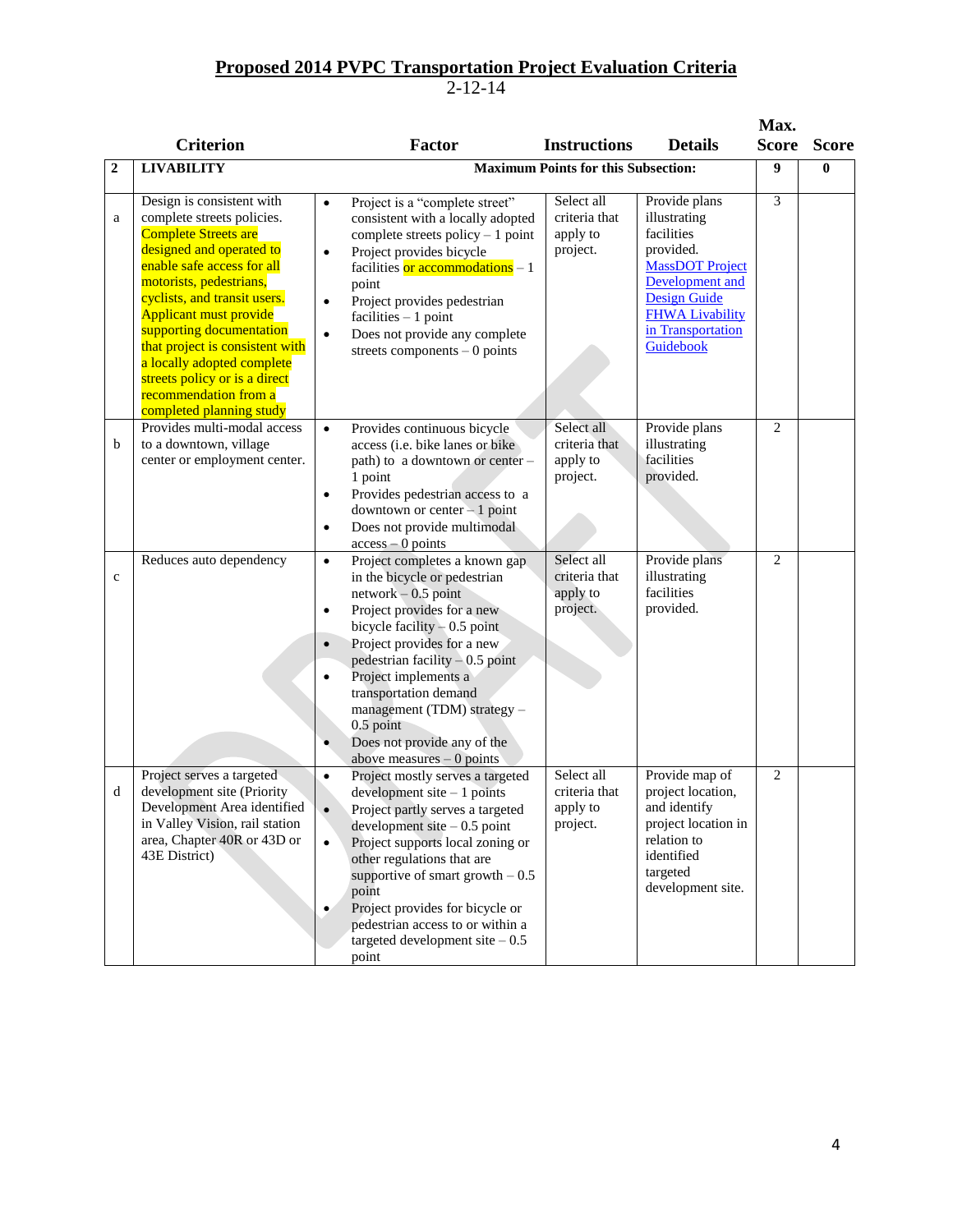|             |                                                                                |                                                                                                                                                                                                                                                                                                                                                                                                                                                                                                                                                                                                                                                                                                                                                                                 |                                                                                                                                          | Max.           |              |
|-------------|--------------------------------------------------------------------------------|---------------------------------------------------------------------------------------------------------------------------------------------------------------------------------------------------------------------------------------------------------------------------------------------------------------------------------------------------------------------------------------------------------------------------------------------------------------------------------------------------------------------------------------------------------------------------------------------------------------------------------------------------------------------------------------------------------------------------------------------------------------------------------|------------------------------------------------------------------------------------------------------------------------------------------|----------------|--------------|
|             | <b>Criterion</b>                                                               | <b>Factor</b>                                                                                                                                                                                                                                                                                                                                                                                                                                                                                                                                                                                                                                                                                                                                                                   | <b>Instructions</b><br><b>Details</b>                                                                                                    | <b>Score</b>   | <b>Score</b> |
| 3           | <b>MOBILITY</b>                                                                |                                                                                                                                                                                                                                                                                                                                                                                                                                                                                                                                                                                                                                                                                                                                                                                 | <b>Maximum Points for this Subsection:</b>                                                                                               | 21             | $\bf{0}$     |
| a           | Improves Efficiency,<br>Reliability and<br>Attractiveness of Public<br>Transit | Project increases fixed route bus<br>$\bullet$<br>transit service efficiency and<br>attractiveness through design or<br>ITS technology $-1$ point<br>Project provides new or<br>$\bullet$<br>improved linkages to adjacent<br>existing or planned public<br>transit stations/stops $-0.5$ point<br>Project prioritizes signals for<br>$\bullet$<br>transit vehicles $-1$ points<br>Project provides for a dedicated<br>$\bullet$<br>$busway - 1 points$<br>Project provides for bus bump<br>$\bullet$<br>$out - 0.5$ point                                                                                                                                                                                                                                                      | Select all<br>Identify affected<br>bus service,<br>criteria that<br>design features,<br>apply to<br>and/or ITS<br>project.<br>components | $\overline{4}$ |              |
| b           | Improves existing peak hour<br>level of service (LOS)                          | Source data indicates project<br>$\bullet$<br>improves a location that<br>operates at LOS F in an urban<br>area or LOS E in a rural area $-6$<br>points<br>Source data indicates project<br>$\bullet$<br>improves a location that<br>operates at LOS E in an urban<br>area or LOS D in a rural area -<br>5 points<br>Source data indicates project<br>$\bullet$<br>improves a location that<br>operates at LOS D in an urban<br>area or LOS C in a rural area $-3$<br>points                                                                                                                                                                                                                                                                                                    | Select one<br><b>Attach Functional</b><br>Design Report or<br>only<br>recent planning<br>study.                                          | 6              |              |
| $\mathbf c$ | Reduces traffic congestion<br>without adding unnecessary<br>turn lanes.        | Reduces congestion to a high<br>$\bullet$<br>$degree - project$ significantly<br><b>improves traffic flow for a</b><br>location in the Regional<br><b>Bottlenecks Report or Regional</b><br><b>Congestion Management</b><br>$Process - 6 points$<br>Reduces congestion to a<br>medium degree – project<br>improves vehicle storage,<br>installs exclusive turn lanes as<br>warranted, improves access<br>management at more than two<br>locations-4 points<br>Reduces congestion to a low<br>۰<br>degree – provides modest<br>improvements such as signal<br>retiming, lane striping, upgraded<br>detection, turn restrictions, or<br>access management upgrades at<br>$a \text{ single location} - 2 \text{ points}$<br>Does not reduce congestion $-0$<br>$\bullet$<br>points | Select one<br><b>Attach Functional</b><br>Design Report or<br>only<br>recent planning<br>study.                                          | 6              |              |
| d           | Reduces Congestion on<br><b>Freight Routes</b>                                 | Project will reduce congestion<br>$\bullet$<br>on roadways with more than 5%<br>trucks per day $-1$ point<br>Project implements a strategy<br>$\bullet$<br>identified in the State or                                                                                                                                                                                                                                                                                                                                                                                                                                                                                                                                                                                           | Select all<br><b>Attach Truck</b><br>Count<br>criteria that<br>apply to<br>project.                                                      | 2              |              |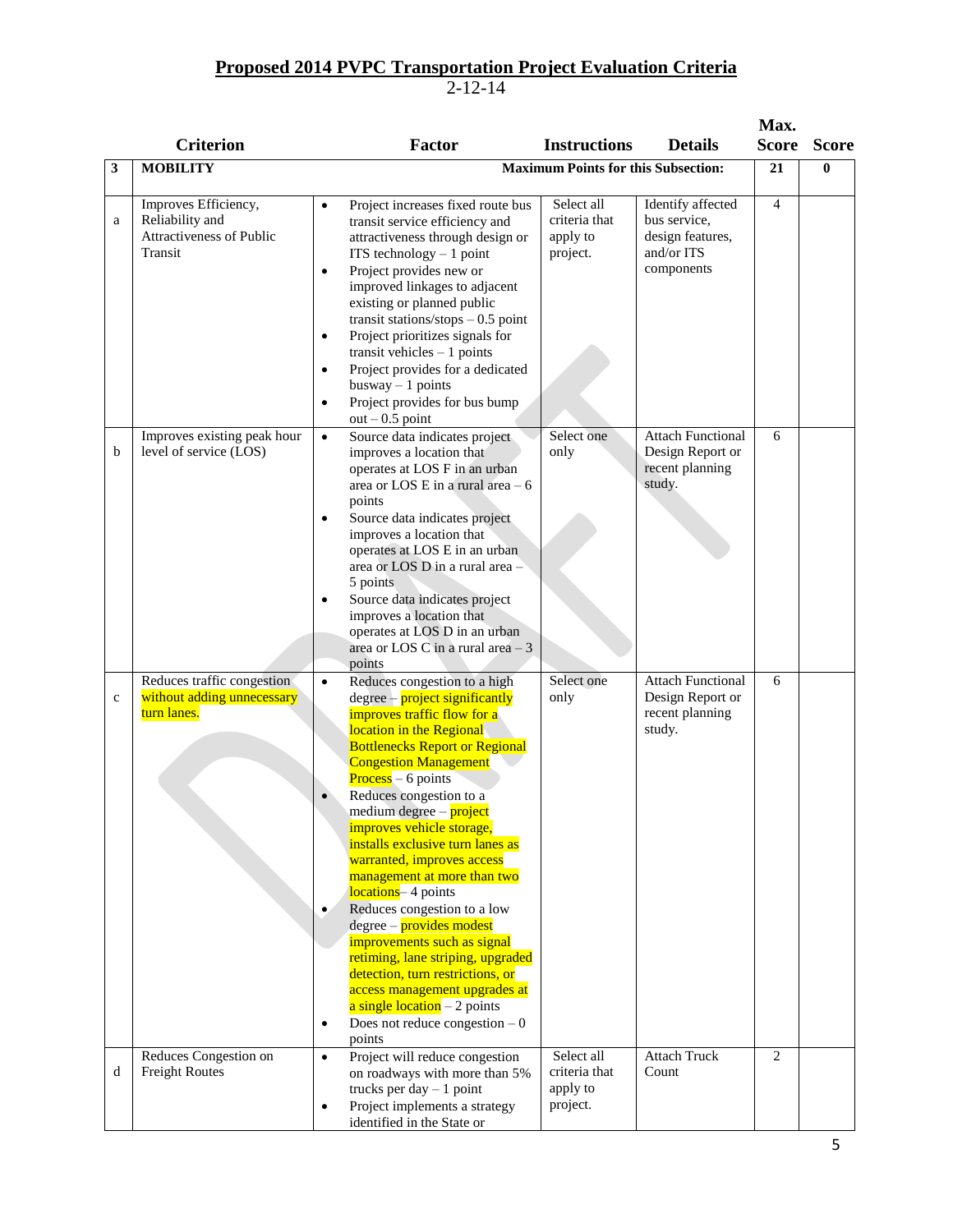|   | <b>Criterion</b>                                                                                                             |                     | Factor                                                                                                                                                                                                                                                                                                                                                                       | <b>Instructions</b> | <b>Details</b>                                                                                                                              | Max.<br><b>Score</b> | <b>Score</b> |
|---|------------------------------------------------------------------------------------------------------------------------------|---------------------|------------------------------------------------------------------------------------------------------------------------------------------------------------------------------------------------------------------------------------------------------------------------------------------------------------------------------------------------------------------------------|---------------------|---------------------------------------------------------------------------------------------------------------------------------------------|----------------------|--------------|
|   |                                                                                                                              |                     | Regional Freight Plan $-1$ point                                                                                                                                                                                                                                                                                                                                             |                     |                                                                                                                                             |                      |              |
| e | Completes off-road bike and<br>pedestrian network (copy of<br>the most recent regional<br>bicycle/trail map is<br>attached.) | $\bullet$<br>٠<br>٠ | Project provides an important<br>link or component of the<br>region's off-road bicycle and<br>$pedestrian network - 3 points$<br>Project includes an off-road<br>bike and pedestrian component<br>as part of a road project or a<br>community adopted bicycle<br>sharing program $-2$ points<br>Project provides a connection to<br>a regional bikeway/walkway $-1$<br>point | Select one<br>only  | Based on<br>Regional<br>Bicycle/Trail<br>Map (provided)<br>or the Regional<br><b>Bike Linkages</b><br>Map (proposed<br>pending<br>adoption) | 3                    |              |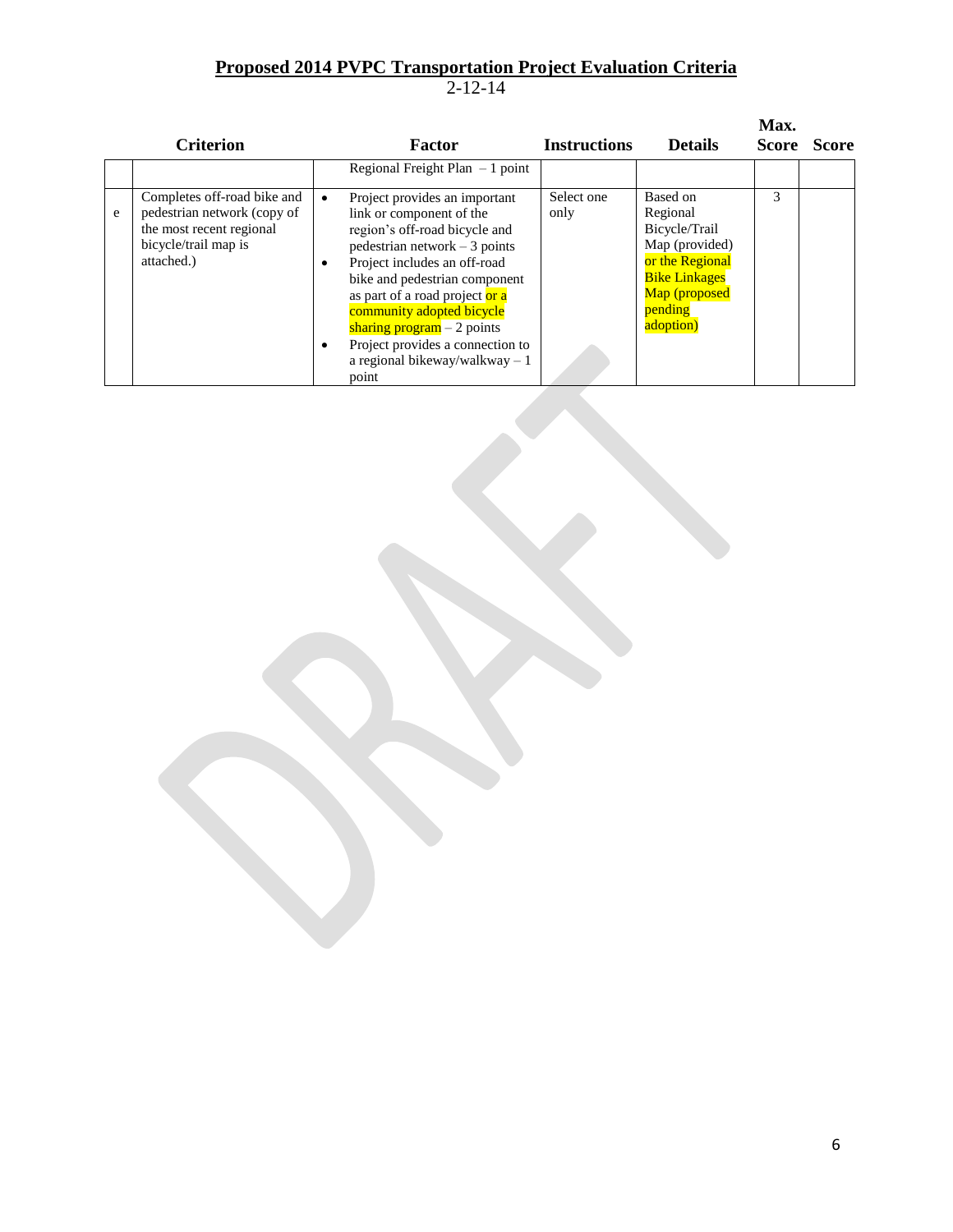|                  |                                                                                                                                                                                                                                                                                                          |                                                                                                                                                                                                                                                                                                                                                                                                                                                                                                                                                                                                                                                                                                                                                                                                 |                                                                 |                                                                                                                              | Max.            |              |
|------------------|----------------------------------------------------------------------------------------------------------------------------------------------------------------------------------------------------------------------------------------------------------------------------------------------------------|-------------------------------------------------------------------------------------------------------------------------------------------------------------------------------------------------------------------------------------------------------------------------------------------------------------------------------------------------------------------------------------------------------------------------------------------------------------------------------------------------------------------------------------------------------------------------------------------------------------------------------------------------------------------------------------------------------------------------------------------------------------------------------------------------|-----------------------------------------------------------------|------------------------------------------------------------------------------------------------------------------------------|-----------------|--------------|
|                  | <b>Criterion</b>                                                                                                                                                                                                                                                                                         | <b>Factor</b>                                                                                                                                                                                                                                                                                                                                                                                                                                                                                                                                                                                                                                                                                                                                                                                   | <b>Instructions</b>                                             | <b>Details</b>                                                                                                               | <b>Score</b>    | <b>Score</b> |
| 4                |                                                                                                                                                                                                                                                                                                          | SMART GROWTH AND ECONOMIC DEVELOPMENT                                                                                                                                                                                                                                                                                                                                                                                                                                                                                                                                                                                                                                                                                                                                                           |                                                                 | <b>Maximum Points for this Subsection:</b>                                                                                   | 4               | 0.00         |
| a                | <b>Encourages Development</b><br>around Existing or Enhanced<br>Infrastructure.                                                                                                                                                                                                                          | Public water and sanitary sewer<br>$\bullet$<br>lines serve the project area. - 2<br>points<br>For rural areas, project is within<br>$\bullet$<br>a 1/4 mile radius of a village<br>center. - 2 points<br>The community will invest in the<br>$\bullet$<br>expansion of existing public<br>water and sanitary sewer lines or<br>install new infrastructure to<br>compliment the project. - 2<br>points<br><b>Or</b><br>Public water and sanitary sewer<br>$\bullet$<br>lines are within close proximity<br>(within 150 feet) of the project<br>$ROW - 1 point$<br>For rural areas, project is within<br>$\bullet$<br>a 1/2 mile radius of a village<br>$center-1 point$<br>Public water and sanitary sewer<br>$\bullet$<br>lines do not serve the project<br>area. $-0$ points                  | Select only<br>one                                              | Provide a site<br>map illustrating<br>the project and<br>any related public<br>water or sewer<br>lines or village<br>center. | $\overline{c}$  |              |
| b<br>$\mathbf c$ | Prioritizes Transportation<br><b>Investments that Support</b><br>Land Use and Economic<br>Development Goals<br>Provides service to a Transit<br>Oriented District (TOD),<br><b>Traditional Neighborhood</b><br>District (TND), and Cluster<br>or Open Space Development<br>District<br>Support Mixed-Use | Project is identified in the most<br>$\bullet$<br>recently adopted Comprehensive<br><b>Economic Development Strategy</b><br>(CEDS) for the region 2013<br>CEDS Brochure $-0.5$ points<br>Project serves an area that is<br>targeted as a Priority<br>Development Area (PDA) in<br>Valley Vision Valley Vision<br>$\underline{\text{Map}} - 0.5$ points<br>Project serves an area that is<br>targeted as a Priority Protection<br>Area (PPA) in Valley Vision<br><b>Valley Vision Map-</b><br>-1 points<br>Project serves an area that is<br>$\bullet$<br>identified in an existing or<br>planned transit oriented<br>development, traditional<br>neighborhood development,<br>cluster or open space<br>development district in an<br>adopted plan<br>Project serves an existing or<br>$\bullet$ | Select if<br>applicable<br>Select if<br>applicable<br>Select if | Submit plan<br>excerpts<br>Submit plan<br>excerpts<br>Identify the                                                           | 1<br>0.5<br>0.5 |              |
| d                | Downtowns and Village<br>Centers                                                                                                                                                                                                                                                                         | planned mixed use downtown or<br>village center                                                                                                                                                                                                                                                                                                                                                                                                                                                                                                                                                                                                                                                                                                                                                 | applicable                                                      | downtown                                                                                                                     |                 |              |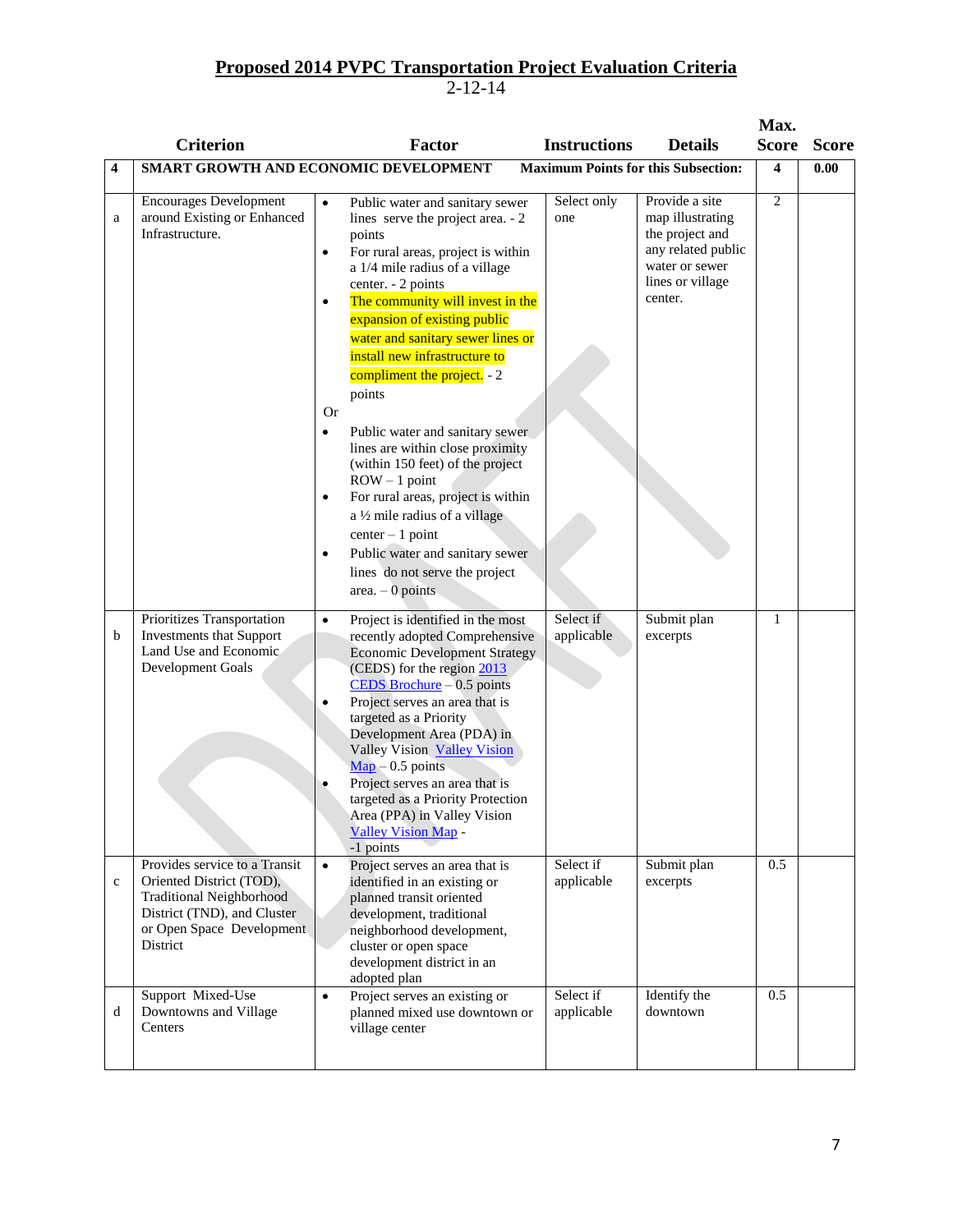|             | <b>Criterion</b>                                                             | Factor                                                                                                                                                                                                                                                                                                                                                                                                                                                                                                                                                                                                                                                                                                                                                                                                                                        | <b>Instructions</b><br><b>Details</b>                                                                                                                                          | Max.<br><b>Score</b>         | <b>Score</b> |
|-------------|------------------------------------------------------------------------------|-----------------------------------------------------------------------------------------------------------------------------------------------------------------------------------------------------------------------------------------------------------------------------------------------------------------------------------------------------------------------------------------------------------------------------------------------------------------------------------------------------------------------------------------------------------------------------------------------------------------------------------------------------------------------------------------------------------------------------------------------------------------------------------------------------------------------------------------------|--------------------------------------------------------------------------------------------------------------------------------------------------------------------------------|------------------------------|--------------|
| 5           | <b>SAFETY AND SECURITY</b>                                                   |                                                                                                                                                                                                                                                                                                                                                                                                                                                                                                                                                                                                                                                                                                                                                                                                                                               | <b>Maximum Points for this Subsection:</b>                                                                                                                                     | 19                           | 0            |
| a           | Reduces Number and<br>Severity of Collisions                                 | Project includes ITS elements that<br>will reduce crashes or adds/improves<br>guardrails.<br>A roadway safety audit has been                                                                                                                                                                                                                                                                                                                                                                                                                                                                                                                                                                                                                                                                                                                  | Identify specific<br>Select if<br>ITS components<br>applicable<br>Submit RSA                                                                                                   | $\mathbf{1}$<br>$\mathbf{2}$ |              |
|             |                                                                              | completed for the project.<br>Project addresses a safety<br>$\bullet$<br>problem as identified in the<br>PVPC "Top 100" High Crash<br><b>Intersections Report, Top 25</b><br><b>High Crash Roadway Segments</b><br>or is identified as a High Bicycle<br>or Pedestrian Crash Cluster by<br>MassDOT - 4 points<br>The location has a history of lane<br>$\bullet$<br>departure crashes and the project<br>will remove hazardous objects<br>such as utility poles and trees<br>from the roadside $-4$ points<br>The location has a history of lane<br>$\bullet$<br>departure crashes and the project<br>will install rumble strips,<br>improve visibility through<br>enhanced edge lines, or enhance<br>pavement to improve skid<br>$resistance - 2 points$<br>The location has a crash rate<br>$\bullet$<br>greater than the state or district | report<br>Select one<br>Submit report<br>(i f)<br>excerpts.<br>applicable)<br>Documented<br>crashes per<br><b>Million Entering</b><br>Vehicles/Million<br><b>Vehicle Miles</b> | $\overline{4}$               |              |
| b           | Promotes Safe and<br>Accessible Pedestrian and<br><b>Bicycle Environment</b> | $average - 2 points$<br>Project includes bike safety<br>$\bullet$<br>$improvements - 2 points$<br>Project includes pedestrian<br>$\bullet$<br>safety improvements $-2$ points<br>Project provides bike amenities,<br>$\bullet$<br>such as bike racks or lockers,<br>off-road bike lanes, connections<br>to bike paths, or bike-sharing<br>$in$ frastructure $-1$ point                                                                                                                                                                                                                                                                                                                                                                                                                                                                        | Select if<br>Identify the safety<br>applicable<br>improvements                                                                                                                 | 2                            |              |
| $\mathbf c$ | <b>Improves Emergency</b><br>Response                                        | Project is identified as an<br>$\bullet$<br>existing or planned priority<br>emergency response route by<br>one or more Local Public<br>Agencies and is projected to<br>decrease response times for<br>EMS, fire, and police agencies -<br>2 points<br>Project improves an evacuation<br>route to, or in proximity to, an<br>emergency support location $-2$<br>points                                                                                                                                                                                                                                                                                                                                                                                                                                                                         | Select all<br>Attach EMS plan<br>excerpts or other<br>criteria that<br>documents<br>apply to<br>project.                                                                       | $\overline{4}$               |              |
| d           | <b>Improves Storm Resilience</b>                                             | Project addresses a flooding<br>$\bullet$<br>problem or increases resilience<br>of the transportation system to<br>$floods - 1$ point<br>Project improves storm flows by<br>$\bullet$<br>enlarging culverts or stream<br>crossings, where there is                                                                                                                                                                                                                                                                                                                                                                                                                                                                                                                                                                                            | Select all<br><b>Document BMPs</b><br>criteria that<br>apply to<br>project.                                                                                                    | 3                            |              |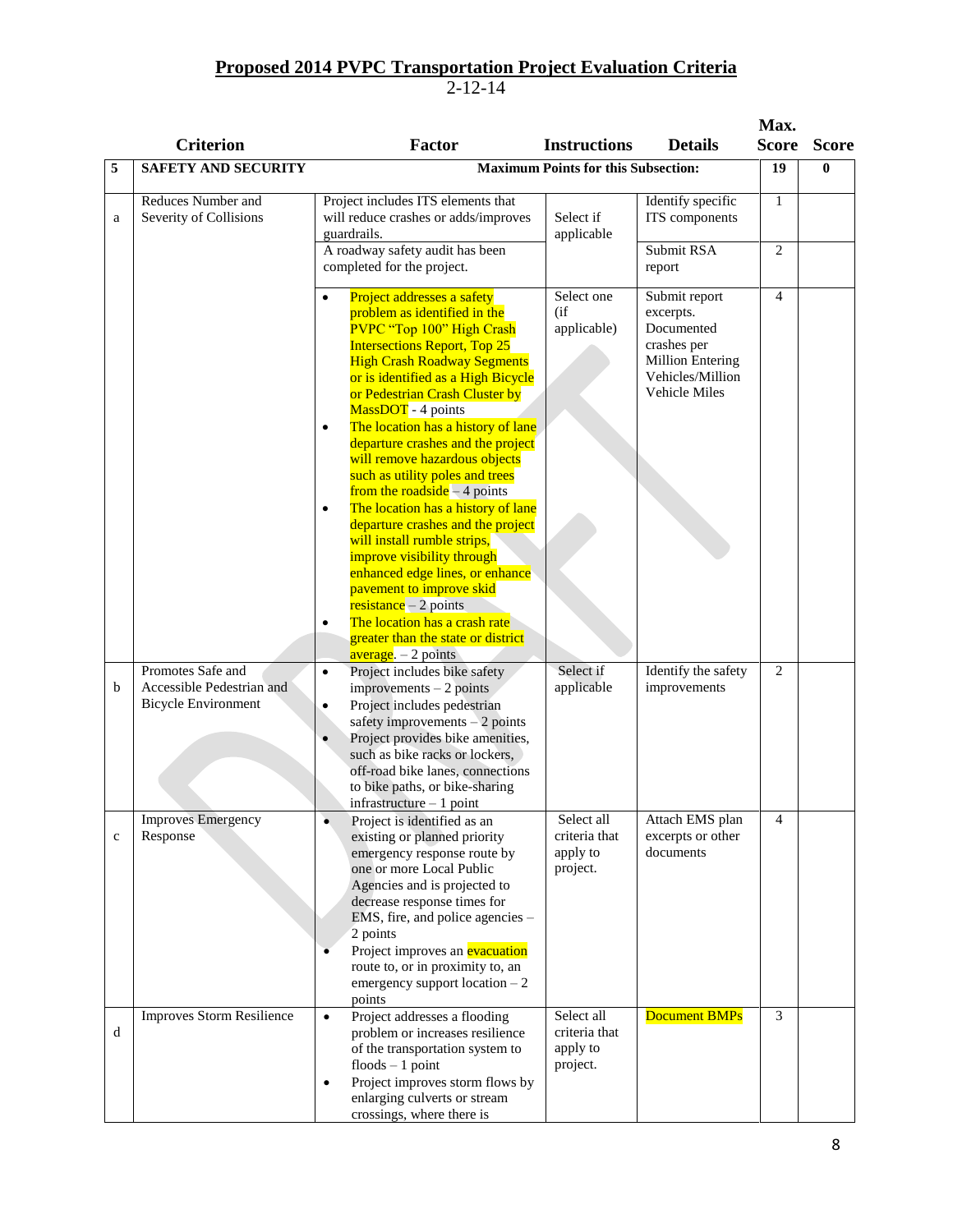| <b>Criterion</b> |           | Factor                                                                                                                                                                                                                                                                                                                                      | <b>Instructions</b> | <b>Details</b> | Max.<br><b>Score</b> | <b>Score</b> |
|------------------|-----------|---------------------------------------------------------------------------------------------------------------------------------------------------------------------------------------------------------------------------------------------------------------------------------------------------------------------------------------------|---------------------|----------------|----------------------|--------------|
|                  | $\bullet$ | demonstrated likelihood of<br>extreme weather damage, while<br>improving fish and wildlife<br>$passage - 2 points$<br>( )r<br><b>The Project incorporates</b><br>stormwater BMPs or implements<br>improvements that meet<br><b>National Pollutant Discharge</b><br><b>Elimination System (NPDES)</b><br>$\frac{requirements}{r} - 2 points$ |                     |                |                      |              |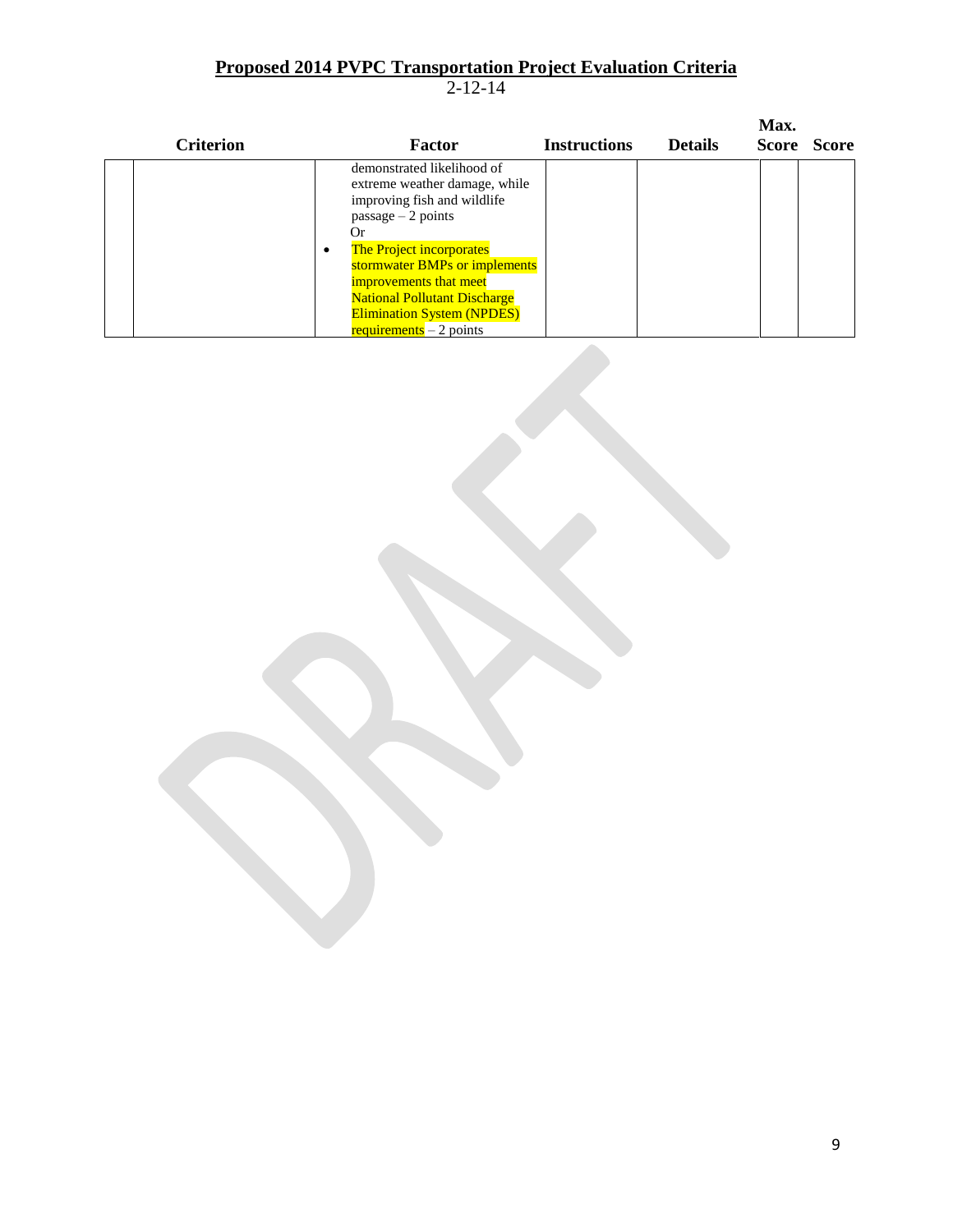|              | <b>Criterion</b>                                                                                      | <b>Factor</b>                                                                                                                                                                                                                                                                                                                                                                                                   | <b>Instructions</b>                                 | <b>Details</b>                                                                                                                                                                                                                                                                            | Max.<br><b>Score</b> | <b>Score</b> |
|--------------|-------------------------------------------------------------------------------------------------------|-----------------------------------------------------------------------------------------------------------------------------------------------------------------------------------------------------------------------------------------------------------------------------------------------------------------------------------------------------------------------------------------------------------------|-----------------------------------------------------|-------------------------------------------------------------------------------------------------------------------------------------------------------------------------------------------------------------------------------------------------------------------------------------------|----------------------|--------------|
| 6            | <b>Maximum Points for this Subsection:</b><br><b>ENVIRONMENT AND CLIMATE CHANGE</b>                   |                                                                                                                                                                                                                                                                                                                                                                                                                 |                                                     |                                                                                                                                                                                                                                                                                           | 9                    | 0.00         |
| a            | Preserves Floodplains and<br>Wetlands (310 CMR)                                                       | Project is not located in a floodplain.<br>Project is not located in an existing<br>wetland                                                                                                                                                                                                                                                                                                                     | Select all<br>criteria that<br>apply to<br>project. | Submit floodplain<br>map.                                                                                                                                                                                                                                                                 | 0.5<br>0.5           |              |
| b            | Promotes Green<br>Infrastructure and Low<br>Impact Development to<br><b>Reduce Stormwater Impacts</b> | Project involves use of green<br>infrastructure or low impact<br>development (LID) best management<br>practices (BMPs) to reduce<br>stormwater impacts. Eligible BMPs<br>include: rain gardens, green streets,<br>tree box filters, bioretention areas,<br>sheet flow runoff, permeable<br>pavement, vegetated swales,<br>engineered soils for expanded root<br>growth, and measures to improve<br>infiltration | Select if<br>applicable                             | Identify best<br>management<br>practices                                                                                                                                                                                                                                                  | $\overline{c}$       |              |
| $\mathbf{C}$ | Reduces Impervious<br><b>Surfaces</b>                                                                 | Project reduces impervious surface<br>area, or reduces stormwater runoff<br>discharge rate and volume, from pre-<br>existing conditions.                                                                                                                                                                                                                                                                        | Select if<br>applicable                             | <b>Identify</b> design<br>features                                                                                                                                                                                                                                                        | 0.5                  |              |
| d            | Protects or Enhances<br><b>Environmental Assets</b>                                                   | Project will improve high priority<br>regional environmental assets or<br>enhance protection of Priority<br>Protection Areas (PPAs) identified in<br>Valley Vision.<br><b>Valley Vision Map</b>                                                                                                                                                                                                                 | Select if<br>applicable                             | <b>Identify</b> affected<br>assets from map                                                                                                                                                                                                                                               | 0.5                  |              |
| e            | <b>Supports Brownfields</b><br>Redevelopment                                                          | Project serves a brownfield<br>redevelopment site.<br><b>Or</b><br>Project helps to implement an<br>adopted brownfield redevelopment<br>plan                                                                                                                                                                                                                                                                    | Select one<br>only, if<br>applicable                | Supply map                                                                                                                                                                                                                                                                                | 0.5                  |              |
| f            | <b>Improves Air Quality</b>                                                                           | Project includes major elements<br>improving air quality $-1$ point<br>Project includes minor elements<br>$\bullet$<br>improving air quality $-0.5$ point<br>Project has no significant air<br>$\bullet$<br>quality impact $-0$ points<br>Project has negative air quality<br>$\bullet$<br>$impacts - (-1) points$                                                                                              | Select if<br>applicable                             | <b>Show CMAQ</b><br><b>Analysis (PVPC)</b>                                                                                                                                                                                                                                                | 1                    |              |
| g            | Reduces CO2 Emissions                                                                                 | Project significantly reduces<br>$\bullet$<br>$CO2$ emissions $-1$ point<br>Project modestly reduces CO2<br>$\bullet$<br>$emissions - 0.5$ point<br>Project has no significant CO2<br>$\bullet$<br>emissions impact $-0$ points<br>Project increases CO2 emissions<br>$\bullet$<br>$impacts - (-1) points$                                                                                                      | Select one<br>only.                                 | Provide<br>information<br>documenting CO <sub>2</sub><br>reduction strategy,<br>for example,<br>purchase of fuel<br>efficient or<br>electric vehicles<br>or LED traffic<br>lights or solar<br>panels or wind<br>generators.<br>Provide<br><b>Greenhouse Gas</b><br><b>Analysis (PVPC)</b> | $\mathbf{1}$         |              |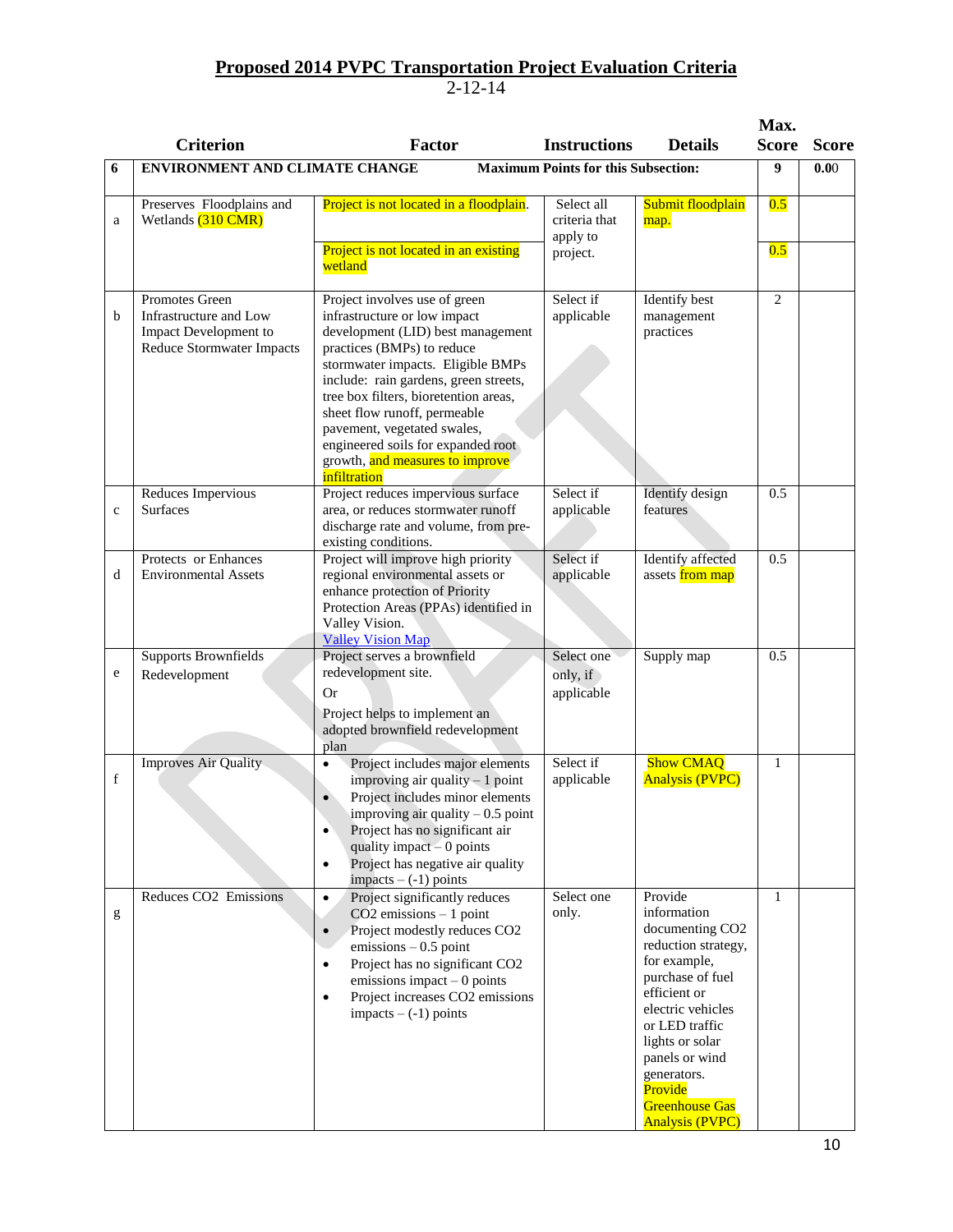|              | <b>Criterion</b>                      | <b>Factor</b>                                                                                                                                                                                                                   | <b>Instructions</b>     | <b>Details</b>                                                                                                          | Max.<br><b>Score</b> | <b>Score</b> |
|--------------|---------------------------------------|---------------------------------------------------------------------------------------------------------------------------------------------------------------------------------------------------------------------------------|-------------------------|-------------------------------------------------------------------------------------------------------------------------|----------------------|--------------|
| h            | Promotes Mode Shift                   | Project will provide significant<br>reduction in single occupancy vehicle<br>trips through a shift to another<br>transportation mode (i.e. bicycling)                                                                           | Select if<br>applicable | Identify how<br>project will<br>accomplish mode<br>shift.                                                               |                      |              |
| $\mathbf{i}$ | Improves Fish and Wildlife<br>Passage | Project includes stream crossing or<br>culvert improvements designed to<br>improve fish and wildlife passage, in<br>accordance with Massachusetts River<br>and Stream Crossing standards<br><b>MA Stream Crossings Handbook</b> | Select if<br>applicable | Identify design<br>features in<br>accordance with<br><b>Massachusetts</b><br>River and Stream<br>Crossing<br>Standards. |                      |              |
|              | Supports Green<br>Communities         | Project is located in an approved<br>Green Community, in accordance<br>with the MA Green Communities Act                                                                                                                        | Select if<br>applicable | <b>See MA Green</b><br><b>Communities map</b><br><b>Link to MA Green</b><br><b>Communities Map</b>                      | 0.5                  |              |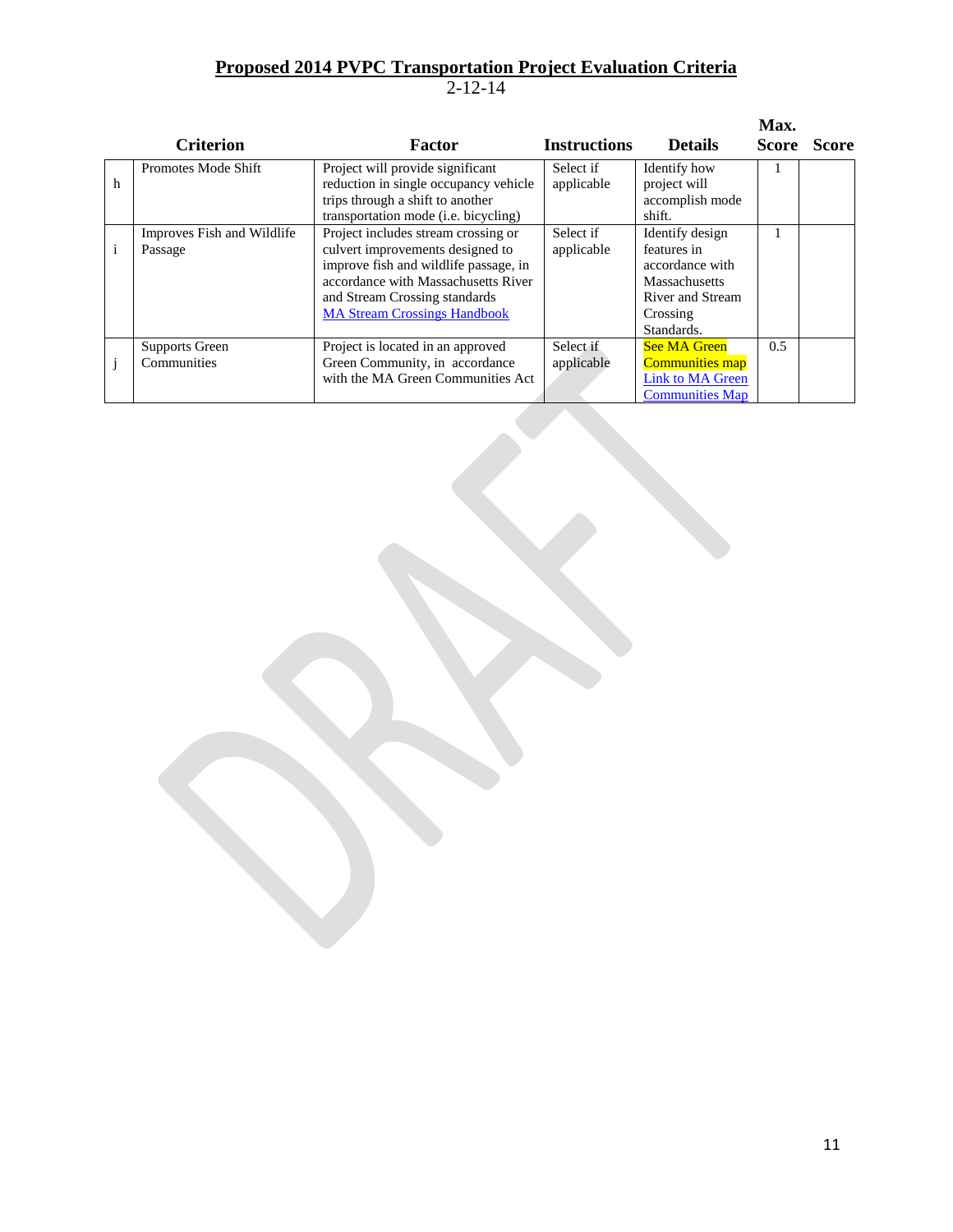|              |                                                                                  |                                                                                                                                                                                                                                                                                                                                                                                                           |                                            |                                                                                                              | Max.         |              |
|--------------|----------------------------------------------------------------------------------|-----------------------------------------------------------------------------------------------------------------------------------------------------------------------------------------------------------------------------------------------------------------------------------------------------------------------------------------------------------------------------------------------------------|--------------------------------------------|--------------------------------------------------------------------------------------------------------------|--------------|--------------|
|              | <b>Criterion</b>                                                                 | Factor                                                                                                                                                                                                                                                                                                                                                                                                    | <b>Instructions</b>                        | <b>Details</b>                                                                                               | <b>Score</b> | <b>Score</b> |
| 7            | <b>QUALITY OF LIFE</b>                                                           |                                                                                                                                                                                                                                                                                                                                                                                                           | <b>Maximum Points for this Subsection:</b> |                                                                                                              | 5            | 0.00         |
| a            | Enhances or and Preserves<br>Greenways and Blueways                              | Project is adjacent to, AND<br>incorporates enhanced public access<br>or trails or protection related to a<br>designated National Scenic River<br>(Westfield River), National Blueway<br>(Connecticut River), the Baystate<br>Greenway, a National Scenic Trail, a<br><b>National Recreation Trail, or regional</b><br>greenway as identified in the Pioneer<br><b>Valley Greenways Plan</b>              | Select if<br>applicable                    | Identify the<br>designated<br>greenway or<br>blueway, and the<br>public access or<br>land to be<br>protected | $\mathbf{1}$ |              |
| b            | Improves Access to Parks<br>and Open Space (removed<br>references to open lands) | Project improves the public's direct<br>access to identified municipal or state<br>parks and/or open space                                                                                                                                                                                                                                                                                                | Select if<br>applicable                    | Identify the park,<br>and/or open space                                                                      | $\mathbf{1}$ |              |
| $\mathbf{c}$ | Improves Access to Jobs                                                          | Project will serve an existing or<br>planned area identified as a major<br>employment center in the<br>Comprehensive Economic<br>Development Strategy (CEDS) for<br>the region. 2013 CEDS                                                                                                                                                                                                                 | Select if<br>applicable                    | Identify the major<br>employment<br>center                                                                   | $\mathbf{1}$ |              |
| d            | Preserves Historical and<br><b>Cultural Resources</b>                            | Project itself involves preservation of<br>property designated as a National<br>Historic site or in National Historic<br>District, or is a Historical or Cultural<br>resource as defined by state, local, or<br>federal inventories.                                                                                                                                                                      | Select if<br>applicable                    | Identify property<br>and source of<br>listing.                                                               | 0.5          |              |
| e            | Preserve Prime Agricultural<br>Land                                              | Project will not decrease the<br>$\bullet$<br>amount of farmland in active<br>agricultural production<br>Project makes financial<br>$\bullet$<br>contribution to farmland<br>preservation fund to mitigate<br>impacts to active farmland                                                                                                                                                                  | Select if<br>applicable                    | Utilize aerial<br>photos to identify<br>lands in active<br>agricultural<br>production                        | 0.5          |              |
| f            | Provide Safe and Reliable<br><b>Access to Education</b>                          | Project includes design elements<br>$\bullet$<br>to improve safety and/or access<br>(regardless of mode) to an<br>existing or planned educational<br>facility (sidewalks, traffic<br>calming measures, crosswalk<br>signals)<br>Project helps to implement an<br>$\bullet$<br>accepted Safe Route to School<br>or the recommendations of a<br>Safe Route to School study<br><b>Safe Routes to Schools</b> | Select if<br>applicable                    | Identify the<br>educational<br>facility and the<br>design elements                                           | 0.5          |              |
| g            | <b>Support Designated Scenic</b><br><b>Byways</b>                                | $\bullet$<br>Project implements a<br>recommendation of a Corridor<br>Management Plan for a<br>designated National or State<br>Scenic Byway<br><b>Link to MA Scenic Byways</b><br>Map                                                                                                                                                                                                                      | Select if<br>applicable                    | Identify the<br>recommendation<br>and Corridor<br>Management Plan                                            | 0.5          |              |